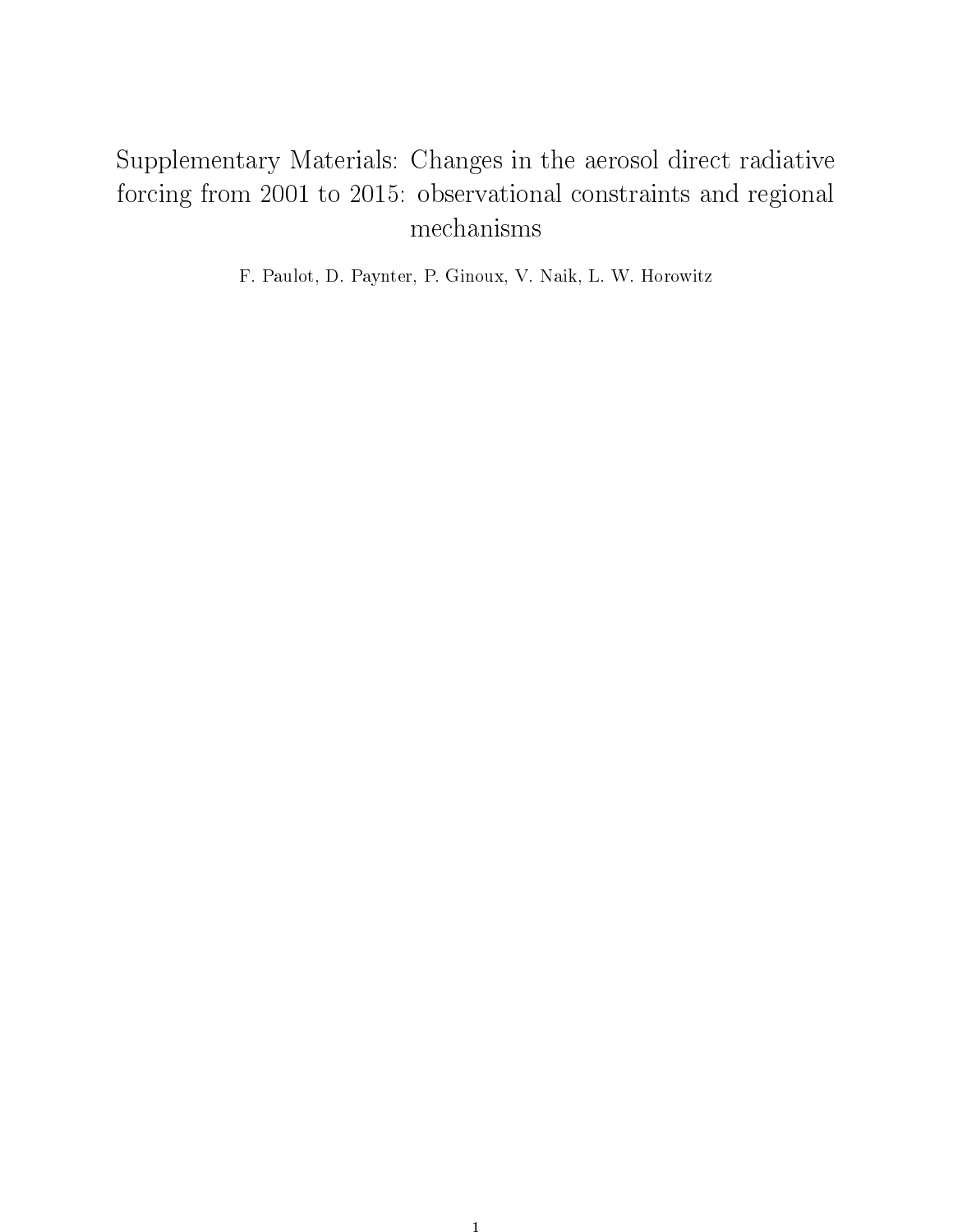Table S1: Observation-based and and simulated estimates of the decadal trend in SDRECS (W m<sup>-2</sup> dec<sup>-1</sup>) in selected region from 2001 to  $2015^a$ 

|                |        | -Rsutcs        |        | $SREG_{CS}$    |               | $SREG_{CE}$                  |     | $SREG_M$      |        | $SREG_{AM3}$                                                                                            |
|----------------|--------|----------------|--------|----------------|---------------|------------------------------|-----|---------------|--------|---------------------------------------------------------------------------------------------------------|
| Eastern US     | ∗      |                |        | [1.2 2.1]      | $1.4^{\circ}$ | [1.0 1.7]                    | 0.9 | [0.6 1.4]     | 0.8    | [0.6 0.9]                                                                                               |
| Western Europe | ∗      |                |        | [1.2 1.6]      | 1.0           | [0.7 1.1]                    | 0.7 | $[0.4 \ 0.8]$ | 0.6    | $ 0.3 \ 0.8 $                                                                                           |
| India          | 0.5    | [0.2 0.7]      | $-1.9$ | $[-2.2 - 1.2]$ |               | $-1.5$ $[-1.9 - 1.2]$ $-1.0$ |     |               |        | $\begin{bmatrix} 1 & 3 & -0 & 6 \end{bmatrix}$ $-2 & 4$ $\begin{bmatrix} -2 & 7 & -2 & 2 \end{bmatrix}$ |
| Eastern China  | $-0.8$ | $[-1.4 - 0.4]$ |        |                |               |                              |     |               | $-1.3$ | $[-1.7 - 0.9]$                                                                                          |

 $a$  The trend is estimated using the Theil-Sen method. Bootstrap estimates of the  $95\%$  confidence interval are indicated in bracket.  $^*$  denote non significant monotonous change at p=0.05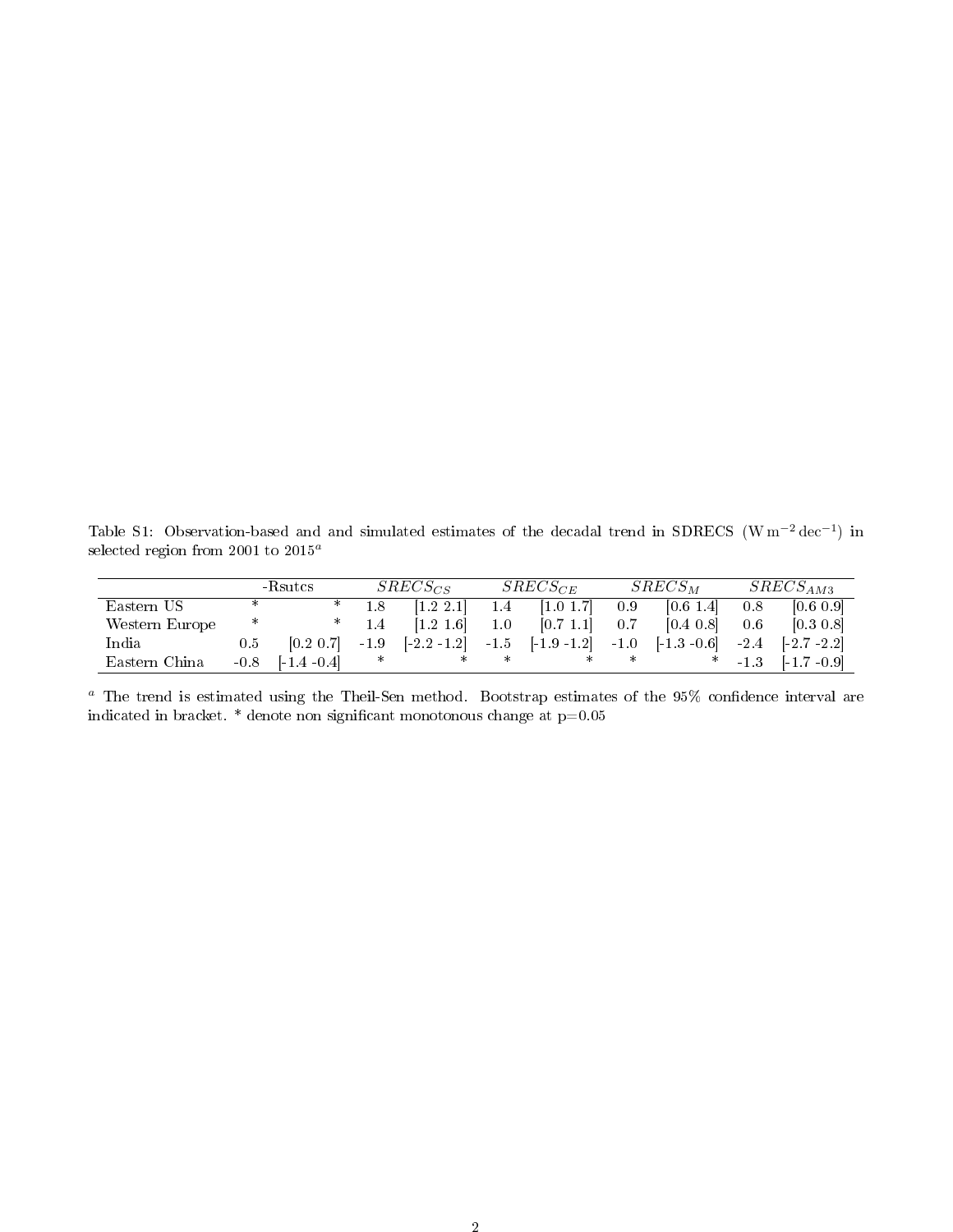Table S2: Observation-based estimates and simulated decadal trends in surface broadband albedo for selected regions and seasons from 2002 to 2015 over  $\mathit{India}^{a}$ 

|              | D.IF              | MAM               |
|--------------|-------------------|-------------------|
| CS           | $-9.6(-3)[0.129]$ | $-8.7(-3)[0.128]$ |
| CE.          | $-1.3(-2)[0.135]$ | $-9.9(-3)[0.131]$ |
| <b>MODIS</b> | $-6.1(-3)[0.158]$ | $-7.5(-3)[0.163]$ |
| AM3          | $-2.6(-3)[0.166]$ | $*$ [0.151]       |

<sup>a</sup>The average over the period 2002-2015 is shown in bracket (2003-2015 for AQUA). Trend is estimated using the Theil-Sen method. \* denotes non significant monotonous change at p=0.05. CS, CE, and M refer to CERES-SYN, CERES-EBAF, and MODIS based estimates, respectively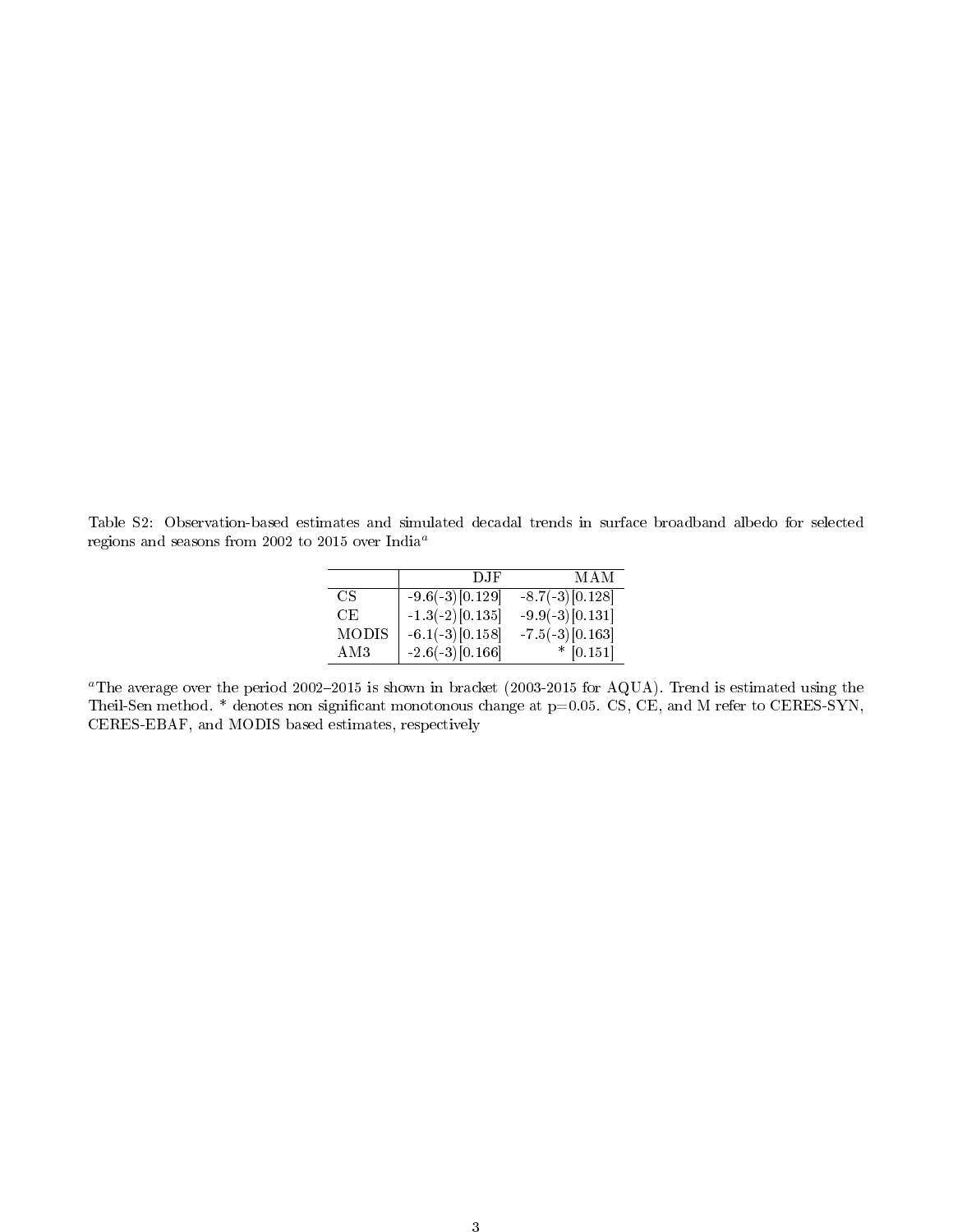Table S3: Aerosol radiative forcing under all-sky and clear-sky conditions for 2001 relative to 1850 <sup>a</sup>

|                    |         | All-Sky                        |         | Clear-Sky                     |
|--------------------|---------|--------------------------------|---------|-------------------------------|
| Anthropogenic dust | $-0.01$ | $[-0.05^c]$                    | $-0.09$ | $[-0.07^c]$                   |
| Organic Carbon     | $-0.06$ | $[-0.09^b, -0.06^c]$           | $-0.10$ | $[-0.08c]$                    |
| Sulfate            | $-0.43$ | $[-0.32 \pm 0.15^b, -0.28^c]$  | $-0.73$ | $[-0.38^c]$                   |
| Nitrate            | $-0.05$ | $[-0.08 \pm 0.04^b, -0.071^c]$ | $-0.08$ | $[-0.10^{c}]$                 |
| Black Carbon       | 0.45    | $[0.18 \pm 0.07^b, 0.08^c]$    | 0.36    | [0.06c]                       |
| Total              | $-0.09$ | $[-0.27 \pm 0.15^b, -0.36^c]$  | $-0.64$ | $[-0.67 \pm 0.18^b, -0.57^c]$ |

 $a$  in W m<sup>-2</sup>

 $b$  Brackets denote estimates from the AEROCOM project for year 2000 (Myhre et al., 2013)

 $c$  Heald et al. (2014) for 2010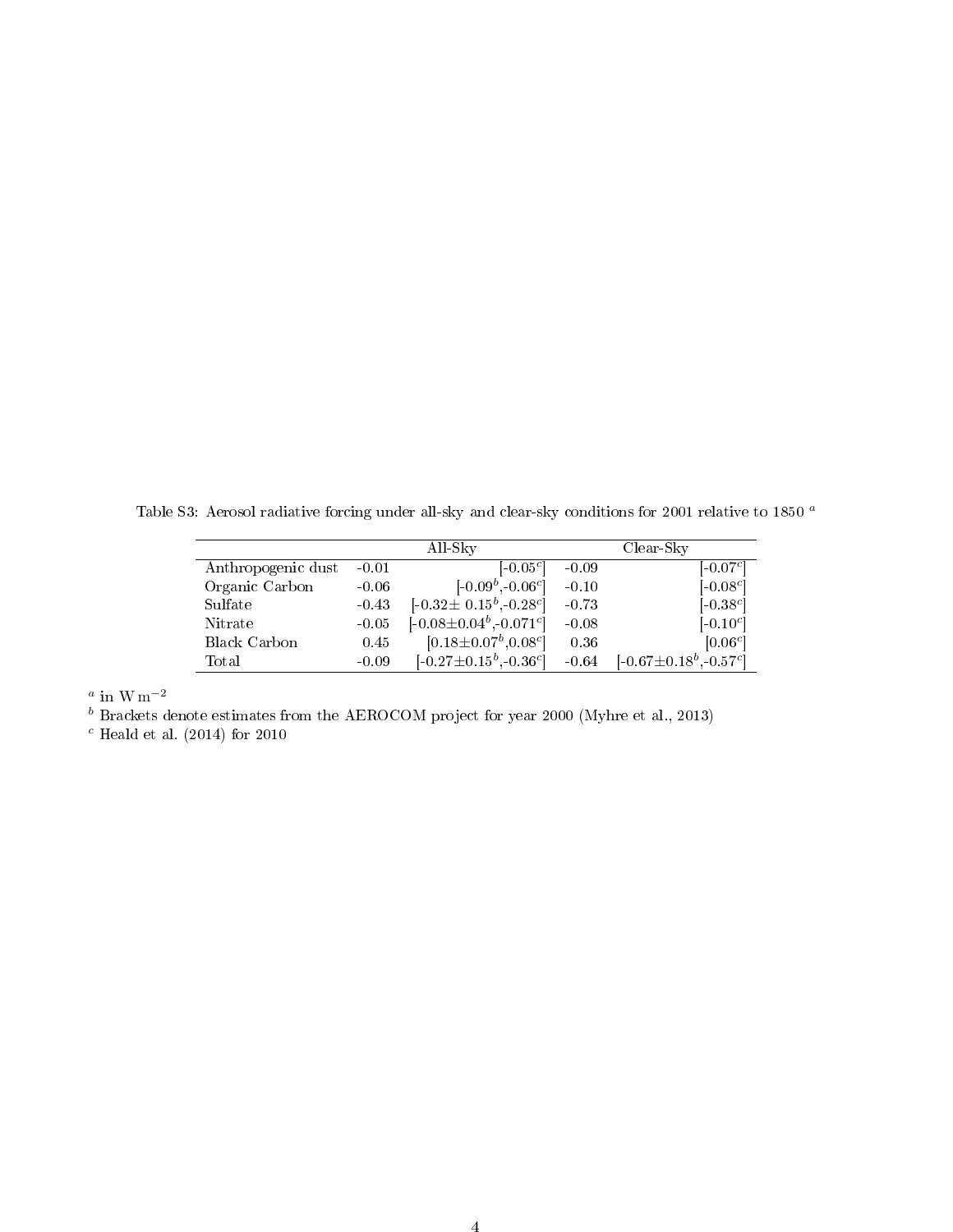

Figure S1: same as Fig. 8 but for China with revised anthropogenic emissions (see text)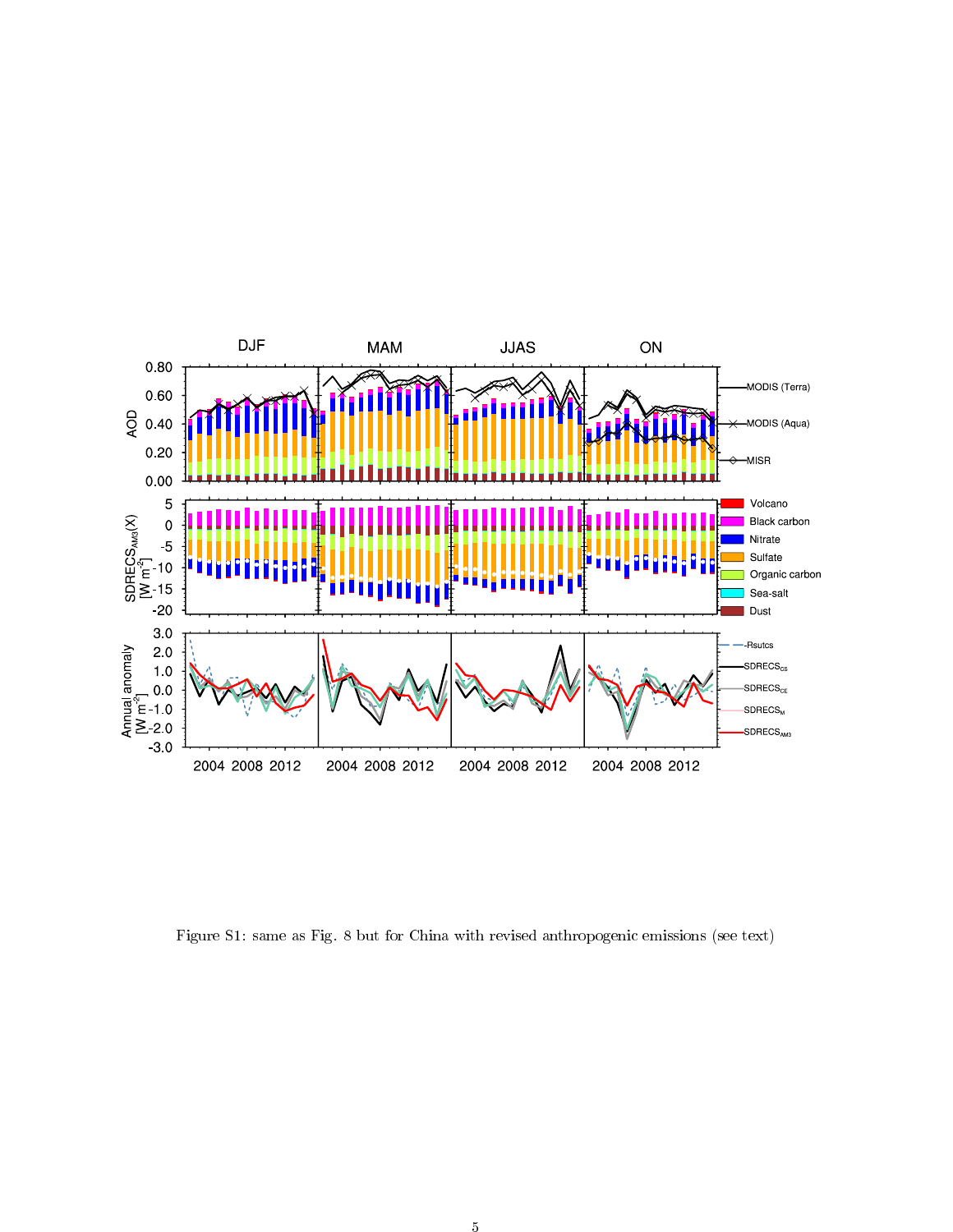

Figure S2: Meridional change in the source of SO<sub>2</sub> (top), conversion efficiency ( $\eta$ ) between SO<sub>2</sub> and SO<sup>2−</sup>, and change in  $\eta$  from 2001 to 2015